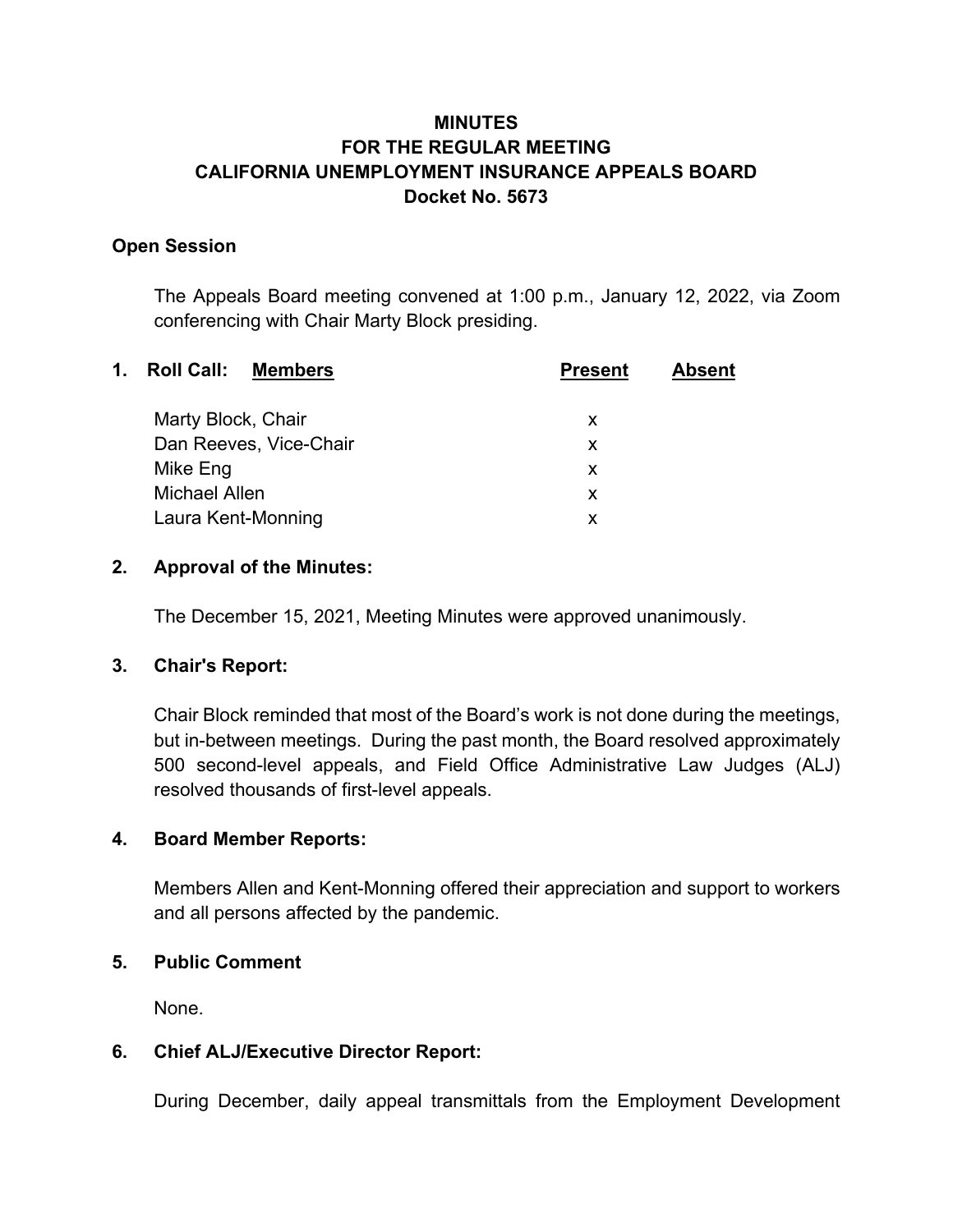Department (EDD) increased slightly over November to approximately 49% above pre-pandemic levels.

In December, the field offices issued nearly 25,883 decisions. CUIAB closed 4.3% of cases within 30 days and 5.8% of cases within 45 days. CUIAB continues to prioritize resolving the oldest cases and the average case age is approximately 100 days, compared to a national average case age of 144 days.

Since the last board meeting, there have been four brief office closures due to positive COVID cases. The offices were cleaned and re-opened with minimal operational disruption. Executive Director Cutri thanked the Administrative Services team for guiding each office through the protocols in response to COVID-19 cases and exposures.

CUIAB will conclude an ALJ recruitment on January 13, 2022, with interviews commencing soon thereafter. CUIAB currently employs 137 ALJs, including Retired Annuitant ALJs.

In December, Appellate Operations identified cases with audio recording deficiencies which required remands for new hearings. IT investigated and remedied the issue to minimize further impact. Cases identified as impacted by the recording are expedited for additional hearing after remand. Executive Director Cutri thanked the IT team for its rapid action on this.

There were no security incidents to report for December.

Vice-Chair Reeves thanked Executive Director Cutri and Chief Willoughby for their assistance with the audio recording issue and inquired about the percentage of employees out of work due to COVID-19, as well as impacts on CUIAB's daily operations. Director Cutri advised there are different tiers of isolation required following a positive COVID-19 test result or exposure depending on vaccination status and can later provide an accounting of time loss attributable to COVID. Vice-Chair Reeves asked how long an office is closed after positive cases of exposure. Director Cutri advised that the office is typically closed and cleaned that evening, then re-opened the following day.

Member Eng inquired about CUIAB's compliance with COVID-19 testing requirements. Executive Director Cutri explained that CUIAB continues to follow the State's weekly COVID-19 testing protocols. Member Eng also thanked Director Cutri and IT for their assistance concerning the recent audio recording issues.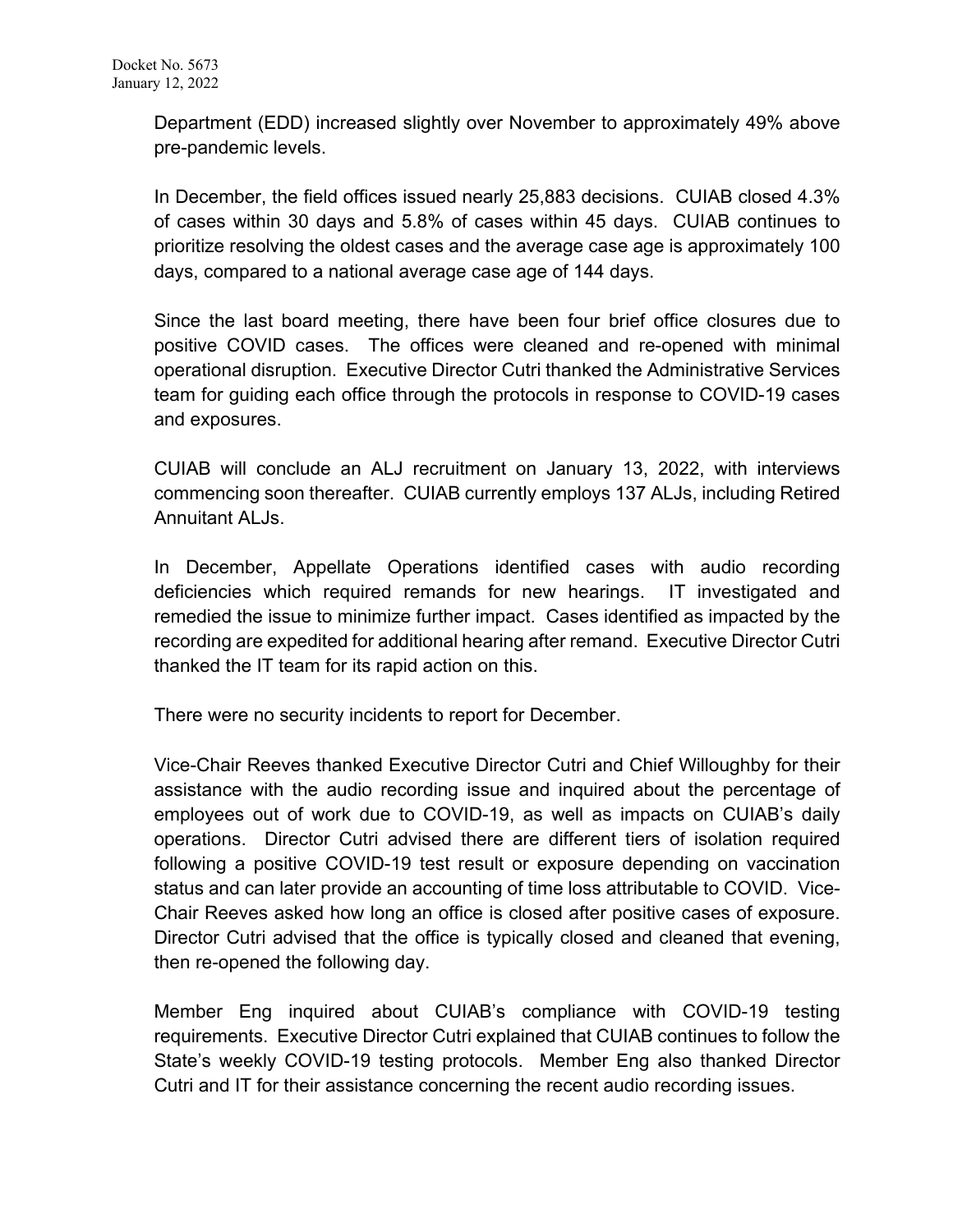Member Allen thanked Executive Director Cutri for his prompt response regarding the recent audio issue.

Member Kent-Monning thanked Executive Director Cutri and IT for their work on this issue and inquired about the availability of COVID-19 rapid tests for employees who may need to test before entering a CUIAB office.

## **7. Presiding ALJ of Appellate Operations, Jodi Remke Report:**

Presiding Administrative Law Judge for Appellate Operations, Jodi Remke, reported that during December, AO resolved 92.5% of its cases within 45 days and 99.3% within 75 days. To date, AO has resolved 79.1% of its cases within 45 days.

Chair Block inquired about timeliness averages on a national level for appellate operations. PJ Remke will research and provide information on this.

Vice-Chair Reeves inquired about workload forecasts. Executive Director Cutri advised that CUIAB continues to meet with EDD on this, including deferred appeals workload.

Members Eng, Allen and Kent-Monning thanked PJ Remke for her assistance and work.

#### **8. Chief Information Officer, Jeff Willoughby Report:**

Chief Willoughby advised that IT is working on a permanent solution to the audio recording issues.

CUIAB is currently in Sprint 11 of the appeals modernization project. This spring, the team will be refining the workflow processes, ensuring accessibility, and preparing for user acceptance testing.

CUIAB is working with the Department of Technology to install redundant internet links at each field office. This is intended to be completed by Summer 2022.

The online check-in process continues to see robust use each day. CUIAB's pilot project to electronically exchange documents with EDD is working well and CUIAB will continue to work on refining and improving these systems.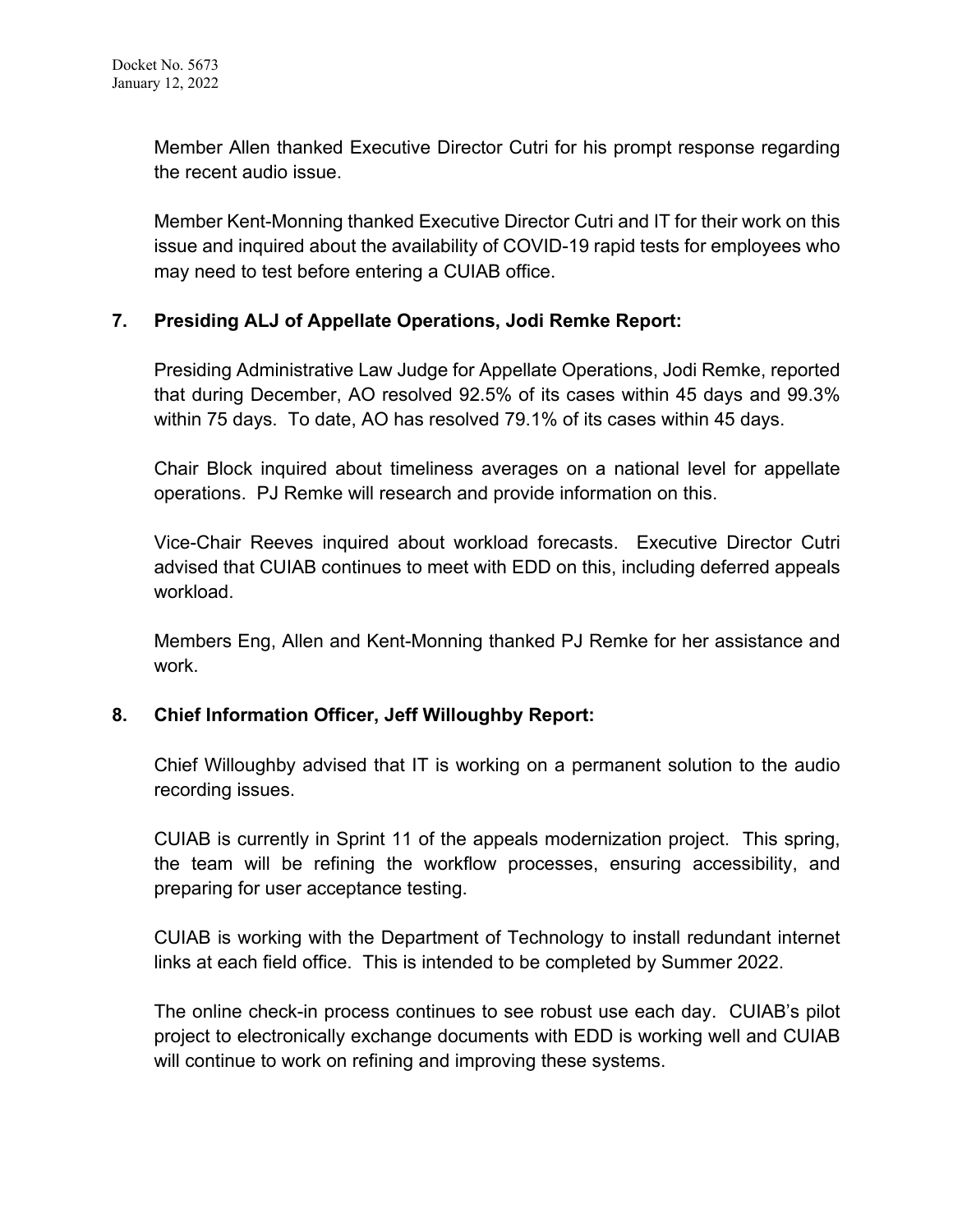Vice-Chair Reeves inquired about the ability to build redundancy into the audio recording processes to avoid future issues. CIO Willoughby advised CUIAB has implemented a notification to ensure the audio recording settings are correct.

Member Eng inquired about the measures taken to correct the audio recording issue. CIO Willoughby confirmed that CUIAB's IT had ascertained and implemented the corrections. Member Eng asked about anticipated dates as to when the audio issues will no longer be present in cases. CIO Willoughby advised that the issue was shortlived and anticipates that much of the impacted cases have already been identified.

Member Allen inquired about contingency planning for cloud-level failures. CIO Willoughby advised that cloud vendors offer levels of redundancy and that CUIAB is taking steps to ensure operations can continue to the extent possible in the event of cloud failures. Member Allen inquired about attendance at the Cyber Security Conference held in Washington D.C. for governmental agencies and the private sector. CIO Willoughby advised that the Department of Technology will disseminate information from this to CUIAB.

Member Kent-Monning thanked CIO Willoughby and the IT staff for their work.

#### **9. Chief Administrative Services, Robert Silva Report:**

Chief Silva reported that an ALJ I recruitment closes today. Since the last Board meeting, CUIAB has hired four new support staff and promoted an employee to Legal Support Supervisor I in the Inland Office of Appeals. There are currently 17 support staff positions pending.

Each January, all agencies are required to submit an IT cost report to the California Department of Technology by February 1, 2022. This report categorizes and summarizes the Information Technology purchases from the previous Fiscal Year and the projected IT expenditures for the current Fiscal Year.

Chief Silva reported that all employees who participated in the November bilingual audit have completed their time-ladder and met the 10% use threshold.

CUIAB upgraded security cameras in the Sacramento Headquarters, Oakland, San Jose, Fresno, Los Angeles, and Orange County Offices of Appeals. The remaining facilities will be upgraded when the surge in COVID cases subside.

Regarding COVID exposures, approximately 1/3 of CUIAB's total positive COVID-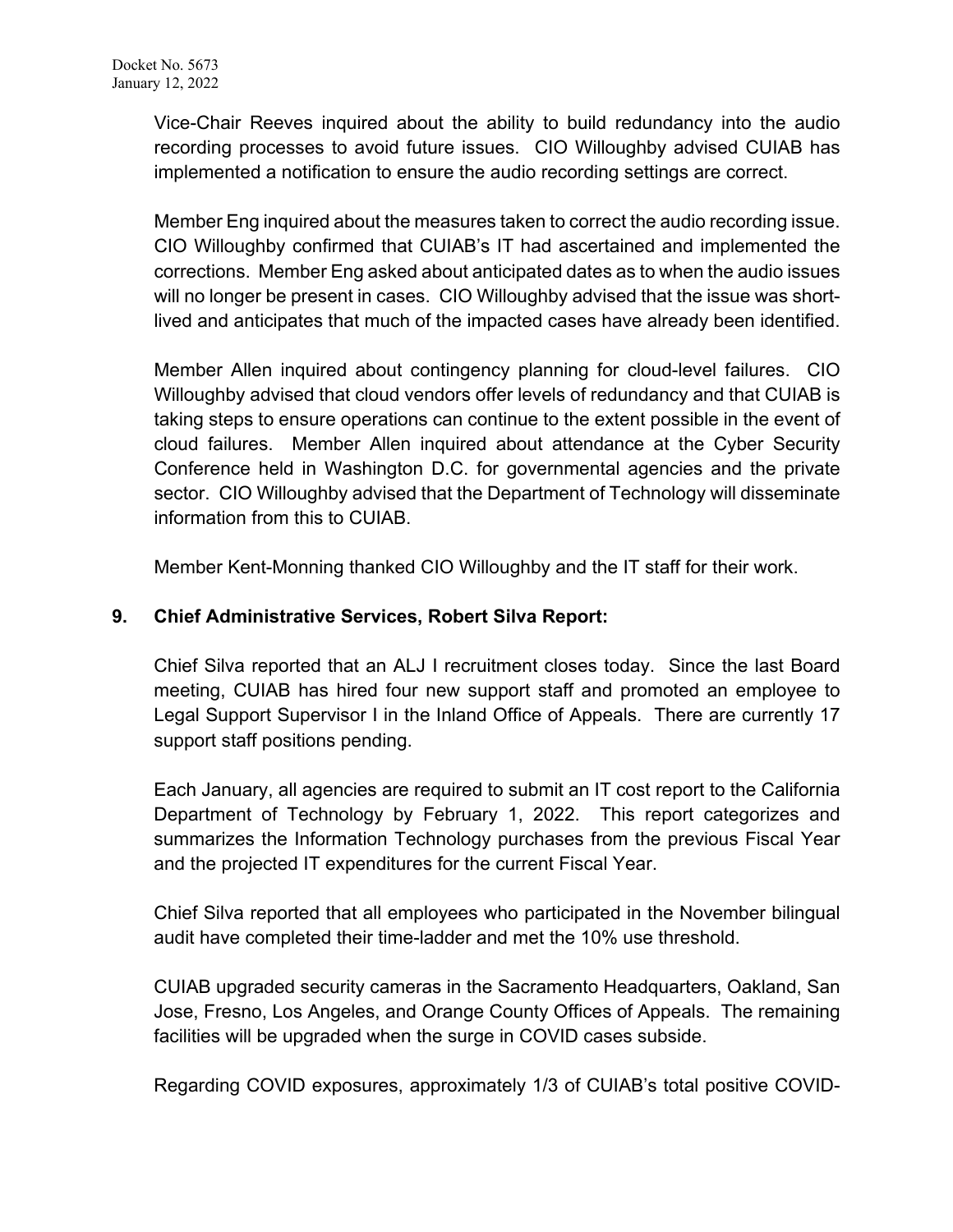19 cases since April 2020 occurred in the past four weeks. Chief Silva described the update on isolation and quarantine protocols released by the California Department of Public Health on January 8, 2022, and advised that the statewide mask mandate has been extended to February 15, 2022.

In response to Member Kent-Monning's inquiry regarding the availability of COVID-19 rapid test kits, Chief Silva reported these are currently only available to the individuals who have not provided proof of COVID-19 vaccination and are required to submit to weekly COVID-19 testing.

Chair Block inquired whether the State has given direction regarding a potential 2nd booster shot. Chief Silva advised the State has not provided departments information or guidance on this.

Vice-Chair Reeves asked about the overall percentage of CUIAB employees who have tested positive for COVID-19 and/or were required to isolate. A specific number for the number of employees that have been out of work since April 2020 due to exposure to COVID-19 is not currently available; however, approximately 13% of the CUIAB staff have reported a positive COVID-19 test result. Vice-Chair Reeves inquired about the number of staff reporting to their respective offices 5 days per week. Chief Silva will provide the information to the Board upon availability.

Member Eng inquired about the COVID-testing processes. CUIAB's employees are eligible to perform COVID-19 rapid antigen tests at their homes and have been provided test kits in advance at no cost to the employees.

Member Allen inquired whether CUIAB provides N95 masks to employees. Chief Silva reported that each office has available, and can order N95 masks; however, CUIAB has not received direction from CalHR regarding wearing N95 masks in contrast to cloth masks in the workplace.

Member Kent-Monning thanked Chief Silva for his continuous work on COVID-19 issues and inquired about teleworking options for individuals who become ill or test positive before reporting to the office. Chief Silva explained if the duties of the classification can be performed remotely, CUIAB would allow it. However, for employees in classifications unable to work remotely, those employees will be required to use available leave. Member Kent-Monning asked about ways to pivot workload to relieve the impact on the in-office staff when employees must be out. Executive Director Cutri advised that at this point CUIAB has established the ability to redirect various types of work if an office becomes short-staffed.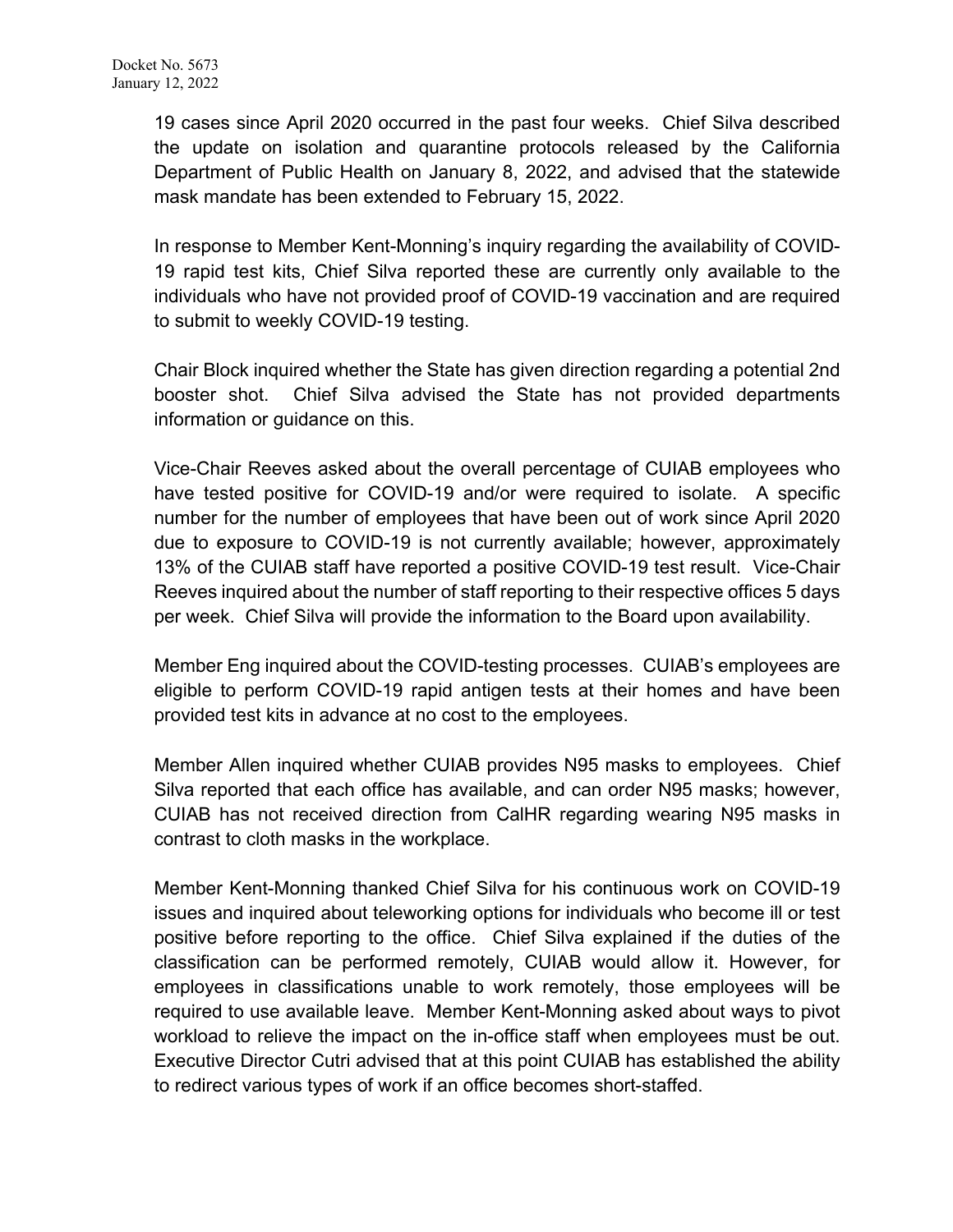# **10. Proposed New and Amended Regulations to California Code of Regulations, Title 22, Section 5000, et seq.:**

Chief Counsel Mark Woo-Sam provided an overview of proposed amendments to the California Code of Regulations, title 22, section 5000, et seq.

Vice-Chair Reeves asked for confirmation that discussions regarding implementing direct appeals to CUIAB could continue for potential future implementation and expressed his support for this. Chief Counsel Woo-Sam confirmed this. Chief Cutri further advised on the pilot programs to electronically transmit appeals between CUIAB and EDD.

Member Eng asked if there is an anticipated date to move forward with the filing of digital appeals with CUIAB. Chief Cutri advised that the appeals modernization program is not in a position to implement this; however, once the new program is fully developed, CUIAB may be able to again propose this process change. Member Eng inquired about the implementation costs associated with filing appeals directly with CUIAB. Chief Cutri and Chief Counsel Woo-Sam advised that the costs associated with this change stem from the breadth and complexity of business process changes needed by both EDD and CUIAB if electronic appeals are filed directly with CUIAB. Chief Counsel Woo-Sam provided clarification regarding the intent of changes regarding electronic hearings and confirmed that proposed changes would not diminish parties' due process rights.

Member Allen asked for clarification regarding the striking-out of the word "television" in the proposed regulations. Chief Counsel Woo-Sam advised the intent was to globally replace the word "television" with "video" in response to Member Eng's request during the April 2021 Board Meeting.

Member Kent-Monning commented on the efforts in developing the regulations and the benefits that have accrued as a result of the dialogue between EDD and CUIAB regarding the proposed changes.

Member Eng moved to adopt the recommendation to move forward with the amendments to Title 22, California Code of Regulations, Section 5000 et seq. The motion was adopted unanimously.